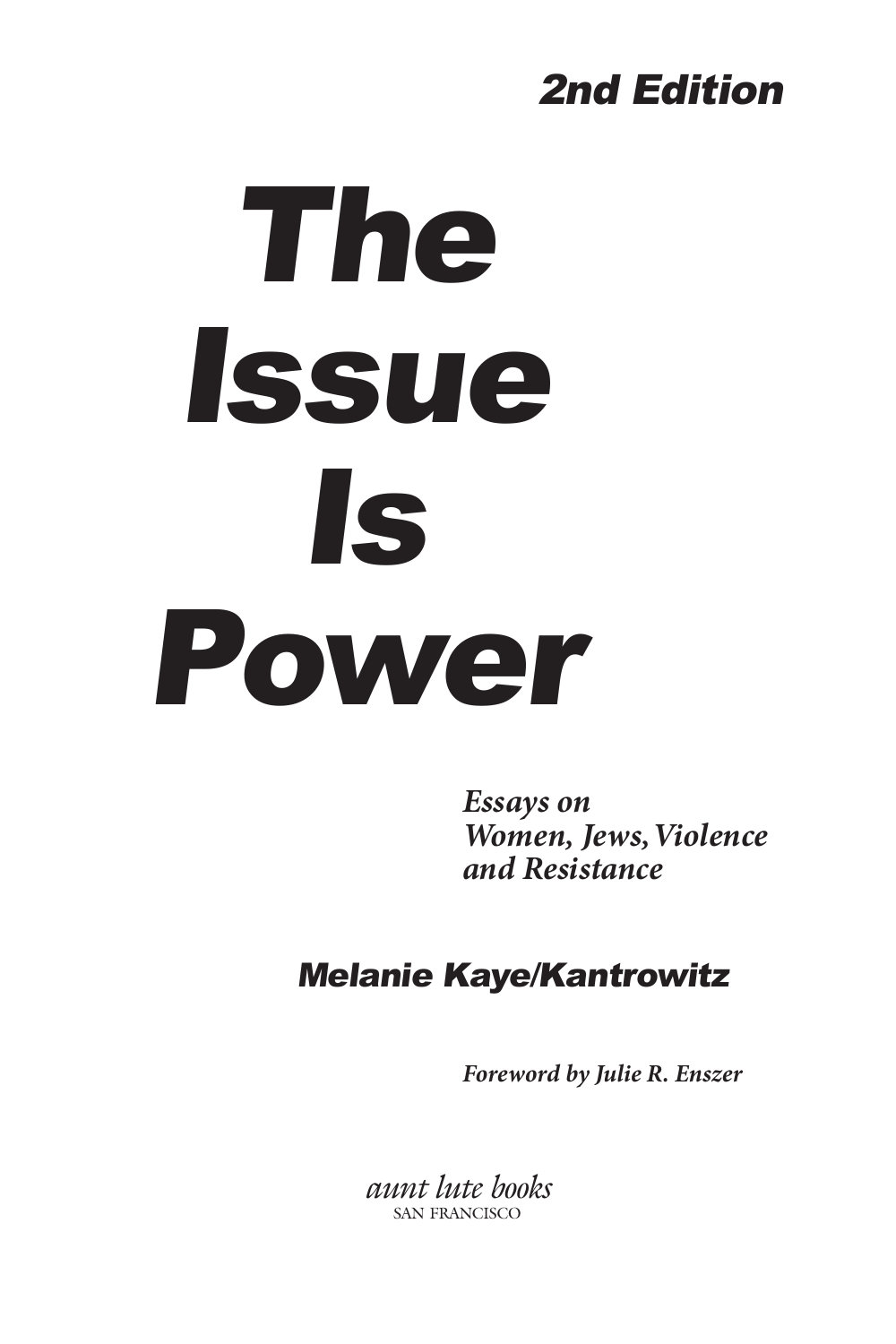Copyright © 1992 by Melanie Kaye/Kantrowitz "What Makes Revolution?" copyright © 2018 by Julie R. Enszer

All rights reserved. This book, or parts thereof, must not be reproduced in any form or by any means, electronic or mechanical, including photocopying and recording, or by an information storage and retrieval system, without written permission from the publisher.

| Aunt Lute Books         | Print ISBN: 9781951874001 |
|-------------------------|---------------------------|
| P.O. Box 410687         | ebook ISBN: 9781939904362 |
| San Francisco, CA 94141 |                           |

#### **First Edition**

| Senior Editor: Joan Pinkvoss     |  |
|----------------------------------|--|
| Artistic Director: Shay Brawn    |  |
| Managing Editor: A.S. Ikeda      |  |
| Cover Design: A.S. Ikeda         |  |
| Typesetting: A.S. Ikeda          |  |
| Production: Maya Sisneros, María |  |
| Mínguez-Arias, Cindy Ho, Emma    |  |
| Rosenbaum                        |  |
|                                  |  |

**Second Edition**

Library of Congress Cataloging-in-Publication Data

Names: Kaye/Kantrowitz, Melanie, author.

| Title: The issue is power : essays on women, jews, violence and resistance |
|----------------------------------------------------------------------------|
| / Melanie Kaye/Kantrowitz ; foreword by Julie R. Enszer.                   |
| Description: 2nd Edition.   San Francisco : Aunt Lute Books, 2020.         |
| Revised edition of the author's The issue is power, c1992.   Includes      |
| bibliographical references.                                                |
| Identifiers: LCCN 2019056837 (print)   LCCN 2019056838 (ebook)   ISBN      |
| 9781951874001 (trade paperback)   ISBN 9781939904362 (ebook)               |
| Subjects: LCSH: Jewish women--United States.   Feminism--United States.    |
| Lesbianism--United States.   Antisemitism--United States.   Power          |
| (Social sciences)   Jewish-Arab relations.                                 |
| Classification: LCC HQ1172 .K39 2020 (print)   LCC HQ1172 (ebook)   DDC    |
| 305.48/8924073--dc23                                                       |
| LC record available at https://lccn.loc.gov/2019056837                     |
| LC ebook record available at https://lccn.loc.gov/2019056838               |
| Printed in the U.S.A. on acid-free paper                                   |
| 10 9 8 7 6 5 4 3 2 1                                                       |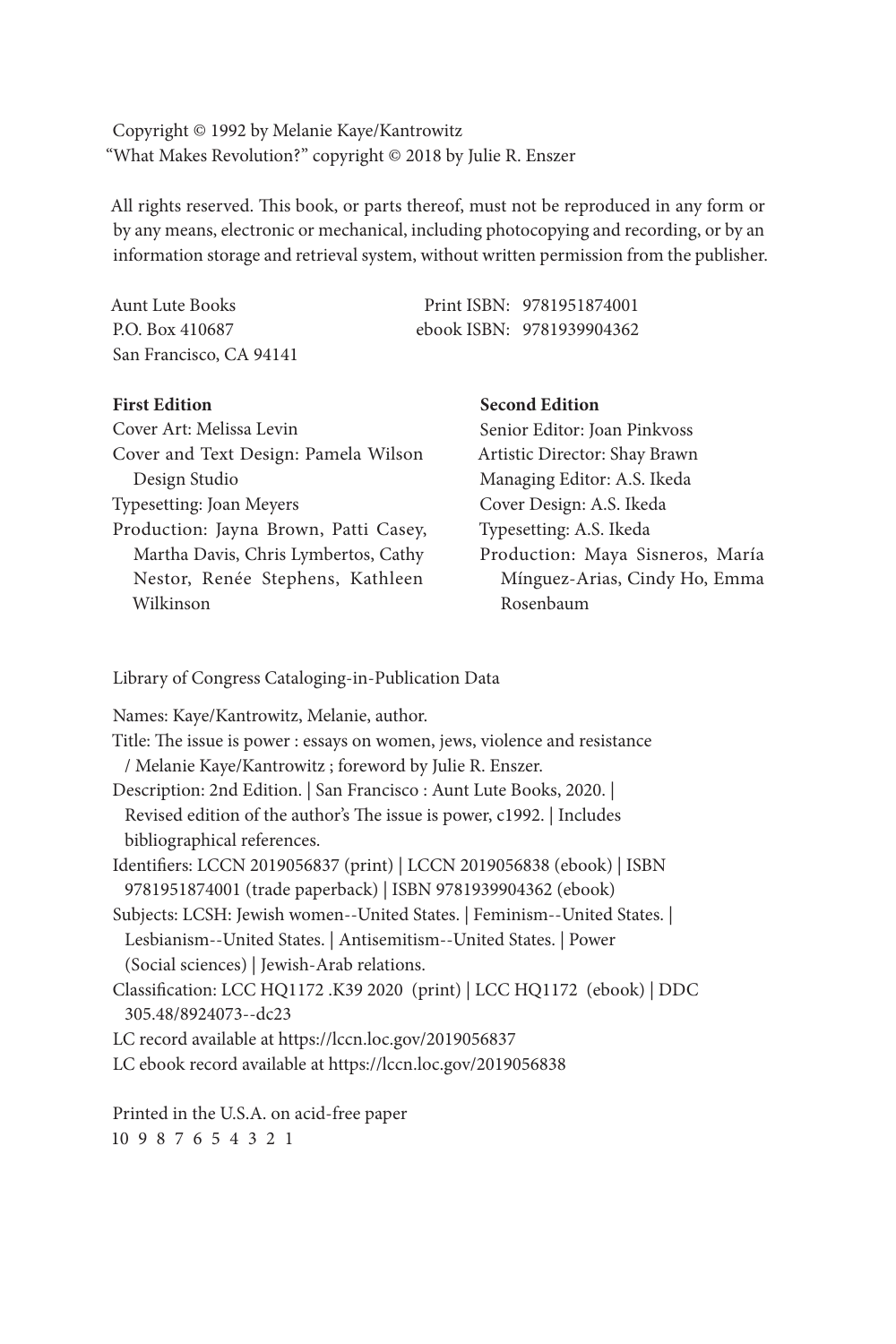For the movements of the nineties which must free us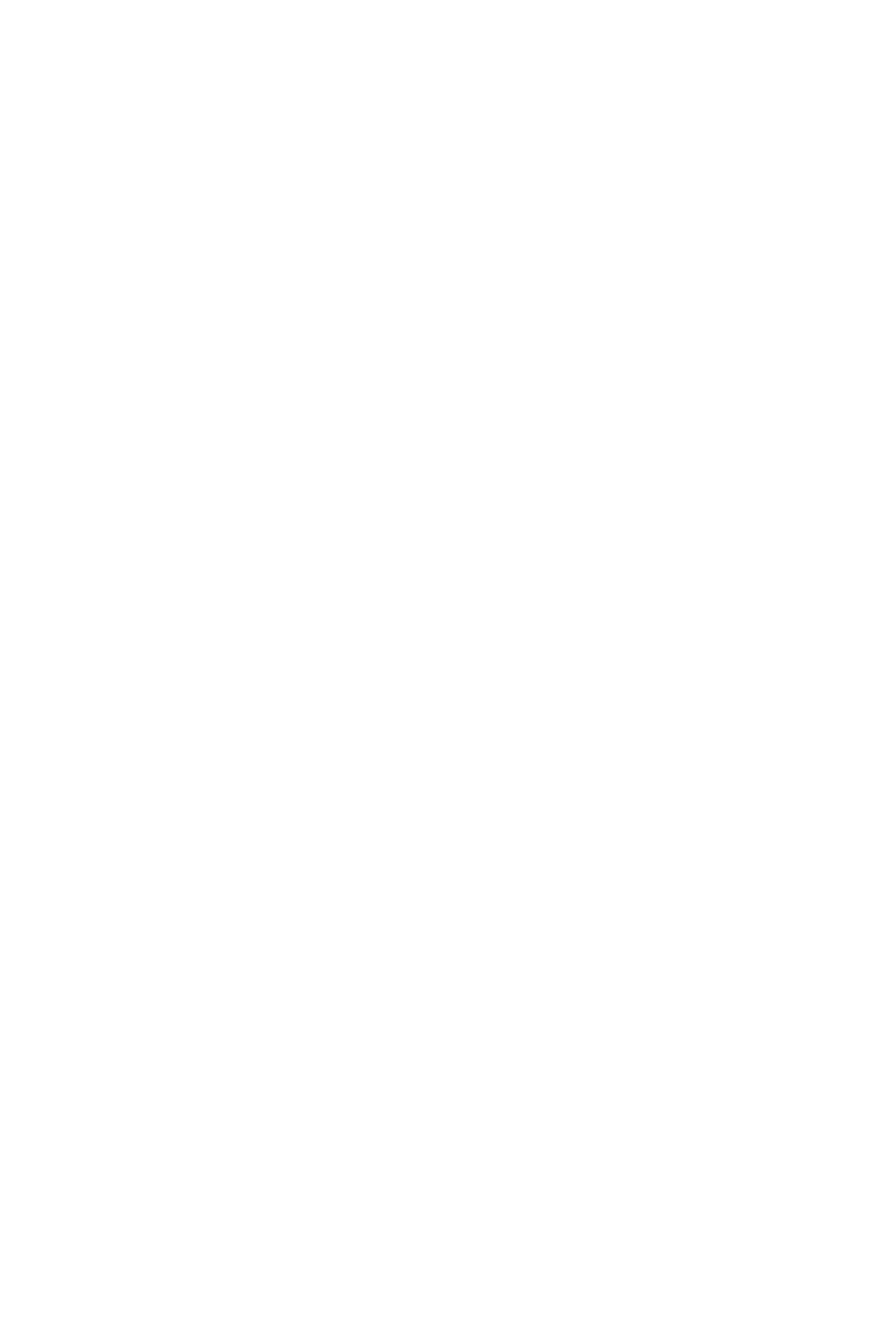### *Acknowledgements*

After my first book came out, I swore to say something general the next time around, avoid naming people and suffering from omissions later. Yet, especially with these essays, I feel the weight of what I've received from others. Friends who read essays, speeches, reviews, sometimes in chaotic form, and offered advice, criticism, encouragement. Strangers who wrote notes thanking me for my work; others, who became friends, who used their time to organize events, workshops, tours for me to present my work. Women who housed and fed me, picked me up and dropped me off at airports. All of this supplied me not only, sometimes, with money, but always with information about the various communities of lesbians, women, Jews, and progressives.

Bernice Mennis has been there at critical times with her huge heart and clear vision. Sally Covington offered a critical, sane, and supportive voice. Margaret Blanchard gave the most useful advice when it came to rewriting the masses of material on violence: start in the middle. Tania Kravath provided, in her steady commitment to making art, an image for the joy and necessity of hard work. Helena Lipstadt has always urged, go deeper. Irena Klepfisz was for years my comrade and inspiration in *gerangl.* Lisa Weisbach, Alissa Blackman, Naomi Winiwarter, Erica Moore and Sarah Feldstein brought me to Oberlin for several fruitful exchanges. Laura Wernick has been an apt and energetic comrade. Rochelle Ruthchild told me a million times I was a talented writer and I should keep doing it. Linda Vance was with me for the writing of many of these essays, which have been sharpened by her keen intelligence. My sister Roni Natov has been unswervingly loving and loyal. Sarah Jacobus has been a sister in a struggle and a kindred spirit. Vera Williams, dear friend and long-time pacifist, pushed me to think carefully about violence. Gloria Anzaldúa has consistently modelled commitment to writing as a life-organizing principle; in addition, Gloria, an old friend, and Chrystos, a new one, gave me courage to write honestly about violence. Sharon Jaffe encouraged me through her own commitment to both activism and culture; she has invariably heard my words exactly as intended, and besides sent me an essay by James Baldwin at a critical moment. I thank Mindy Shapiro, of Swarthmore-Bryn Mawr-Haverford Hillel, Clare Kinberg of *Bridges*, and Felice Yeskel, of the Program for Gay and Lesbian Concerns at the University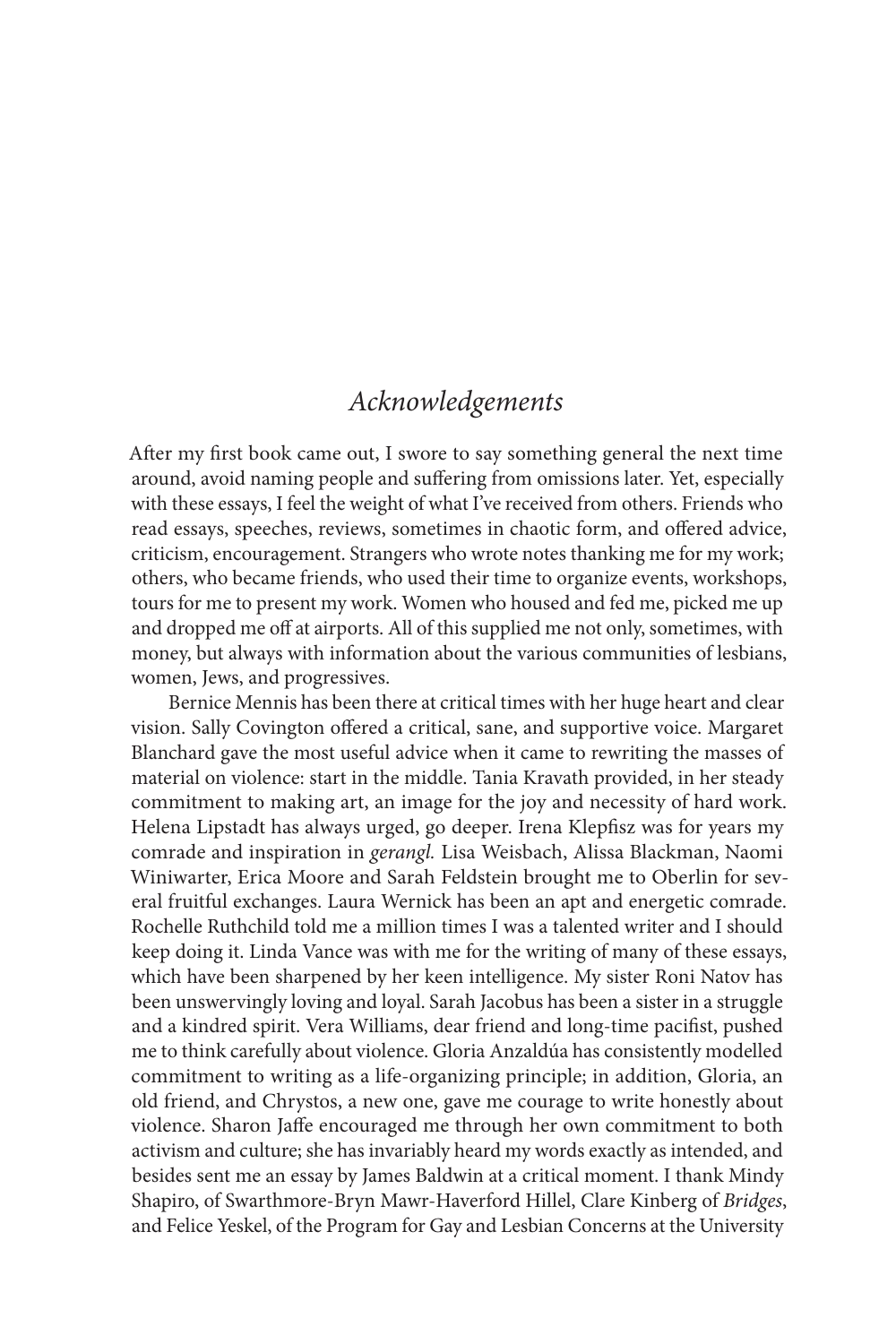of Massachusetts, Amherst, each for her distinct commitment to progressive Jewish life, and for help in bringing my work to its audience. Naomi Shihab Nye, for her poems, sisterhood, and heart. Naomi Nim for work we shared designing workshops on anti-Semitism and racism. Dalia Sachs and Chaya Shalom, from the Israeli women's peace movement, for their passionate commitment to both Israel and Palestine, and for their friendship. Kathleen Saadat for steady determination to neglect no issue or community. Richard Wiener for political comradeship, and for the meeting in Crown Heights we went to together. Evelyn Beck for her groundbreaking work on Jewish issues in the feminist and lesbian movement, and for *Nice Jewish Girls: A Lesbian Anthology*, where so much began. Toby Miroff for her listening and her intuition. Maureen O'Neill, for her fidelity to writing, for thoughtful criticism on the violence essay, and for her faith in me.

I thank Joan Pinkvoss for her devotion to women's publishing, for her hard work, her editorial care; Joan and Cindy Cleary for hospitality and friendship, and all the women at Aunt Lute whose labors bring books into the world, especially Chris Lymbertos and Jayna Brown, who supervised production for this one. Sarah Bolden for her photographs. Martha Davis for copy-editing, and Patti Casey for speed-demon proofreading.

Finally, I acknowledge the tutelage of the late and much-missed Lil Moed, whose lessons resonate for me and so many of us.

A few institutions also need to be thanked. The Women's Resource and Action Center at the University of Iowa has demonstrated an ongoing commitment to include Jewish issues (and I thank the Jewish women whose struggles bore fruit in the WRAC's commitment). The MacDowell and Millay Colonies, where I worked on earlier versions of the women and violence essay, provided space and solitude, not to mention heat, electricity, and hot water in a time when these things were not normal parts of my life. And the Helene Wurlitzer Foundation in Taos, where I dotted the final i's of this book, has been unfailingly generous and flexible. New Jewish Agenda, with whom I was active in local chapters in Vermont and Manhattan, as well as on the National Steering Committee for two years; and Jews for Racial and Economic Justice, in New York City, where I work as director, have granted me recent opportunities to turn theory into action.